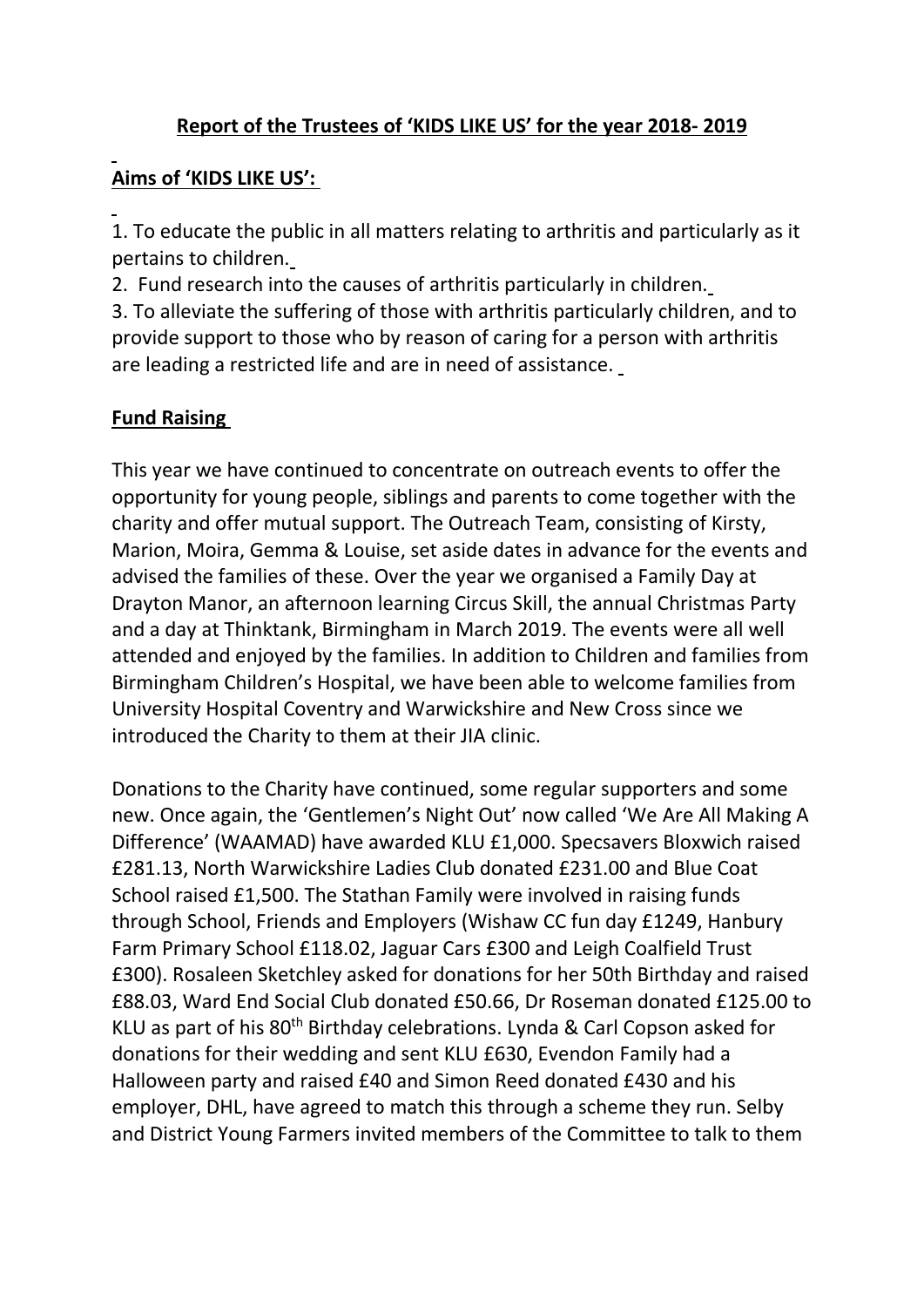about Kids Like Us and they generously presented KLU with a cheque for £1500 on the night.

A Quiz Night was organised by the Committee on 21st April 2018 which was well supported and very enjoyable. The evening raised £900 and due to its success, it was agreed to make this an annual event.

In December we submitted our film to the Charity Film Awards and although many people voted we were not shortlisted.

During the year we were asked to endorse a book that was being written by a supporter of KLU about young people with JIA. We discussed the availability of this sort of material and the Committee agreed that we were supportive in principle and would like to see drafts of chapters. We later heard the publishers had turned down the book proposal, however we are exploring if this material would be suitable for our website.

We have introduced Car Stickers to the merchandise available to purchase via the website and at events.

# **Applications for funding 2018-2019**

Limoges Trust granted us £250 this year, following a funding application, which will be used towards the Breakaway weekend.

Mason Samaritan Fund granted us £850 of which they specified £500 to be used towards the Breakaway. The remaining £350 we allocated to The Outreach Project, which we advised the Trust of.

We are very grateful for their continued support and have discussed looking at other Trusts we can apply to for funding.

## **Requests for funding 2018-2019**

 (a)Continued funding of the residential programme, 'Break Away' for young people with rheumatic diseases, organised and run by staff at the Birmingham Children's Hospital. Estimated Cost £4700

(b) Request for funding for Outreach Activities

It was agreed by the committee to continue the outreach activities as they were proving beneficial to the children and families who attend them, and they were also raising awareness of the charity. It was felt the budget of £500 was appropriate for each event but would be assessed for each time.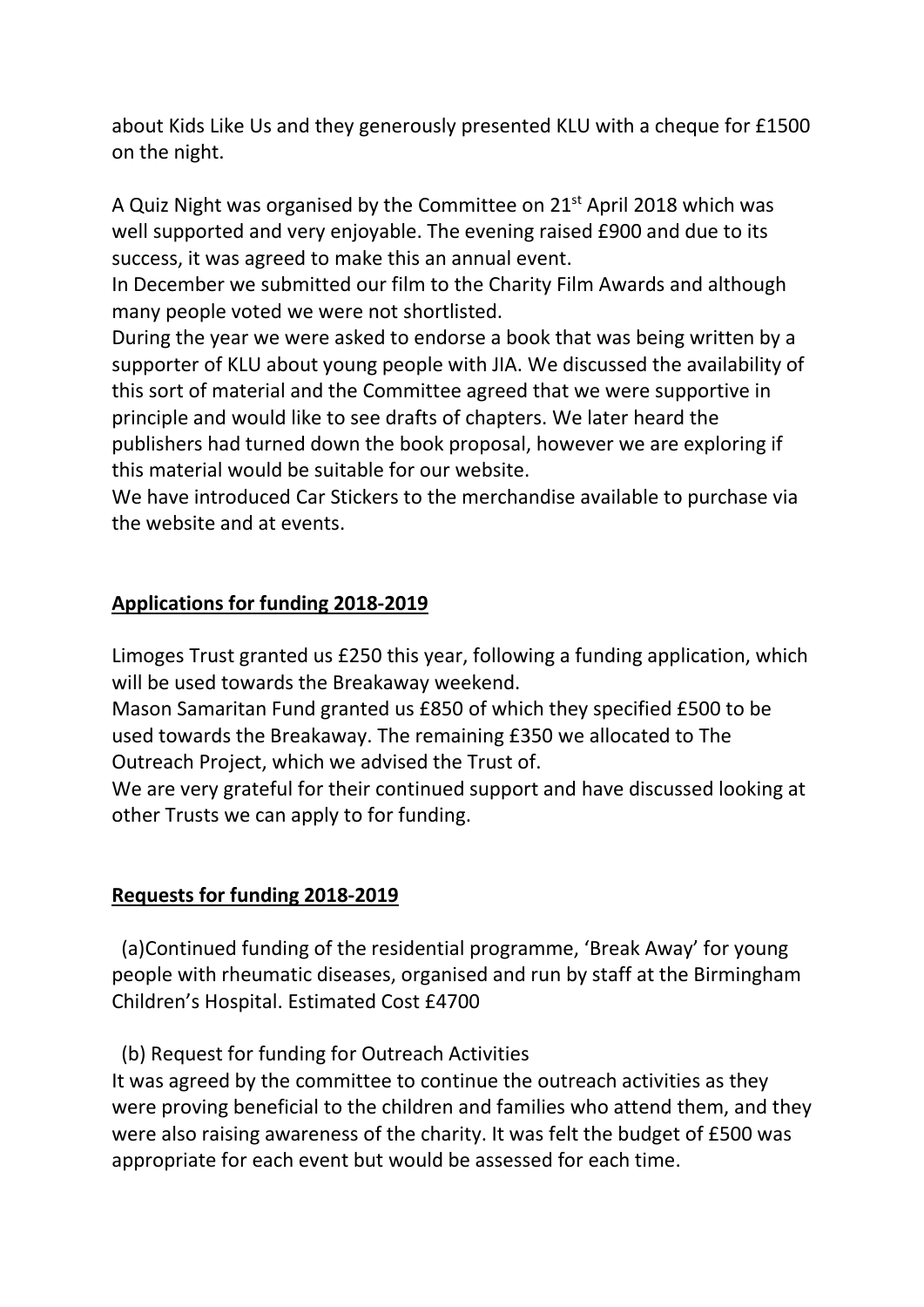(c) Funding for Communications Plan: To include printing leaflets, merchandise and information sheets Estimated cost £2000.

 (d) A funding application was received from a family whose teenage child was receiving treatment at Birmingham Children's Hospital. The child was suffering with Granulomatosis with polyangiitis (GPA) Vasculitis and after a 3 week stay in hospital was looking forward to going home soon. GPA is a rare inflammatory condition in which the blood vessels become inflamed. It mainly affects the ears, nose, sinuses, kidneys and lungs. The Patient had been slowly recovering however had significant and permanent lung damage which was now impacting on their ability to walk short distances.

The child would have to sleep downstairs at home where the family felt privacy would be limited and as they were away from their mother, it was requested two screens and a video monitor be provided to allow privacy and reassurance whilst they slept downstairs. The committee felt that while the screens were beneficial the monitor may be intrusive and granted part of the application. The two screens, costing £150, were purchased for the family.

Application (d) was part funded, as noted above, and the other applications were all granted by the Committee.

During the last year we have highlighted areas to be addressed;

- 1. Clinical representation on the KLU Committee a letter was sent inviting members of the team from BCH to the meetings and on 5th November 2018 Claire and Lottie attended and participated in the meeting. We look forward to seeing members of the team at future meetings.
- 2. Policy Documents the issue was trying to keep these proportionate. It was agreed these were short and to the point, but it was felt the Permission form & the First Aid Policy should be reworded. At the meeting in August the Permission form was agreed with the appropriate wording, the forms would be updated going forward.
- 3. Governance Policies and Constitution.
	- a) Exceptional Expenses Guidance notes from the Charities Committee were circulated – some principles were to be drafted to include travel and overnight stays that might arise. At the meeting on 2<sup>nd</sup> April 2019 the Trustees Exceptional Expenses Policy was formally adopted.